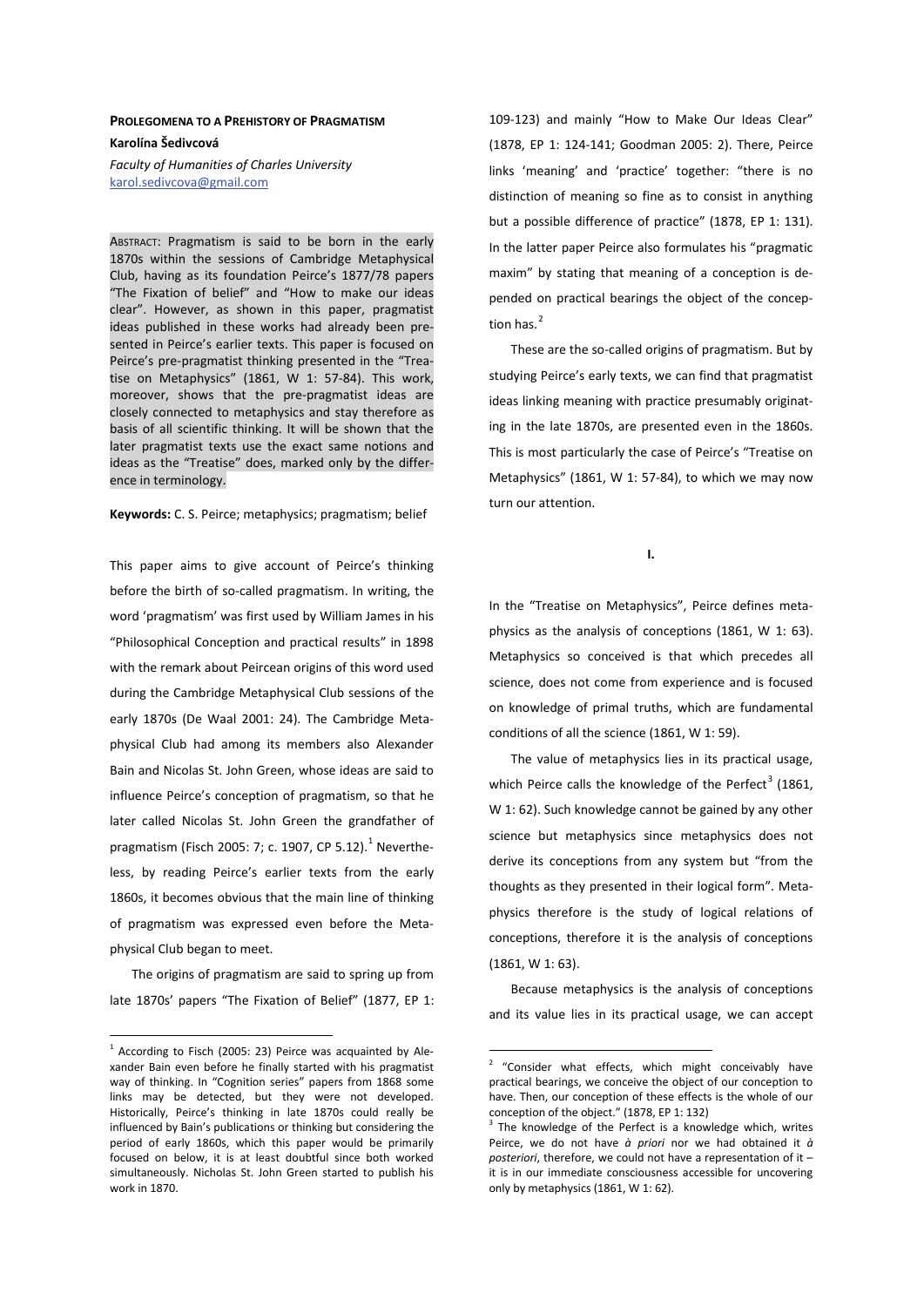Peirce's criticism of the anchoring of words to fixed meanings by definitions (which are said to be propositions signifying what the thing, or its meaning, is [1861, W 1: 58]). Peirce claims: "I believe in mooring our words by certain applications and letting them change their meaning as our conceptions of the things to which we have applied them progress" (ibid.).

This concept of, let us say, applied meaning, is closely related to the theory of faith. Peirce, in the context of his definition of metaphysics, expresses the importance of faith since, according to him, "the faith is inherent in the very idea of the attainment of truth" (1861, W 1: 78) - and metaphysics is the knowledge of primal truths. There is a relation of interdependence between knowledge and faith: "Wherever there is knowledge, there is Faith. Wherever there is Faith (properly speaking) there is knowledge." (ibid.). It seems that the faith is the guarantee of the truthfulness of meaning.

All knowledge is hence relative, we know things by their relation to us, to our faith. Therefore, in every act of knowledge, the inference is present. Inference is the means of thinking, knowing, containing premises, and for accepting any premise as true faith is required (ibid.). Peirce considers faith as "the recognition by consciousness of itself (ibid.), and

there can be no true without judgment, and no judgment without the conscious act of judging and assenting. By itself the mere procedure of reasoning cannot generate truth. Premises must be supplied to be reasoned upon, and in the very process of investigation commitment must be made to the working criteria of intelligibility." (Esposito 1980: 39)

This perspective, that the founding premises must be based on faith, is called metaphysical fideism (Esposito 1980: 38; De Tienne 1989: 393). The crucial point following from this perspective is, that since each act of knowledge is based solely on inference, our knowledge cannot be absolutely certain (Peirce finds this even in Kant's theory of judgment [1861, W 1: 75]). Why:

Relative cognition is the recognition of our relations to things. All cognition of objects is relative, that is we know things only in their relation to us. Every cognition must have an object (the subject of the proposition). The faculties whereby we become conscious of our relation to things are known as perceptions or senses. Therefore, every cognition contains a sensual element. Now, the information of mere sensation is a chaotic manifold, while every cognition must be brought into the unity of one thought. Therefore, every cognition involves an operation on the data. An operation upon data resulting in cognition is an inference. (ibid.)

The statement that our knowledge is not certain because it is based on inference is in fact not axiomatic nor demonstrable, because it is itself the result of a chain of inferences based on hypothetical grounds, $4$  therefore the contrary can be possibly established  $-$  this is what constitutes the validity of faith (1861, W 1: 76). In summary, we can assume that because faith is required by every premise, it is present in every premise. Therefore, faith is the assumption of knowledge, because knowledge is based on the inference drawn from premises. But because faith keeps the possibility for premise being otherwise, all our knowledge is only probable and potentially open to doubt.

Peirce defines faith as (1861, W 1: 78):

- (i) the recognition by consciousness of itself; [...] the strength of the faculty by which abstractions are conceived;
- (ii) the hearing of the testimony of consciousness, which develops into trust in every man till there is reason to distrust and a spirit of obedience to the Law of God;
- (iii) the vigour of that part of the mind which is in communication with the eternal verities.

He also claims that the "study of consciousness is the examination of abstractions by analysis of conceptions" (1861, W 1: 79). There is a close relation between ab-

<sup>&</sup>lt;sup>4</sup> According to Esposito, early Peirce considers faith as an act of hypothesizing, which is necessary for the attainment of socalled "man's truth". (Esposito 1980: 40)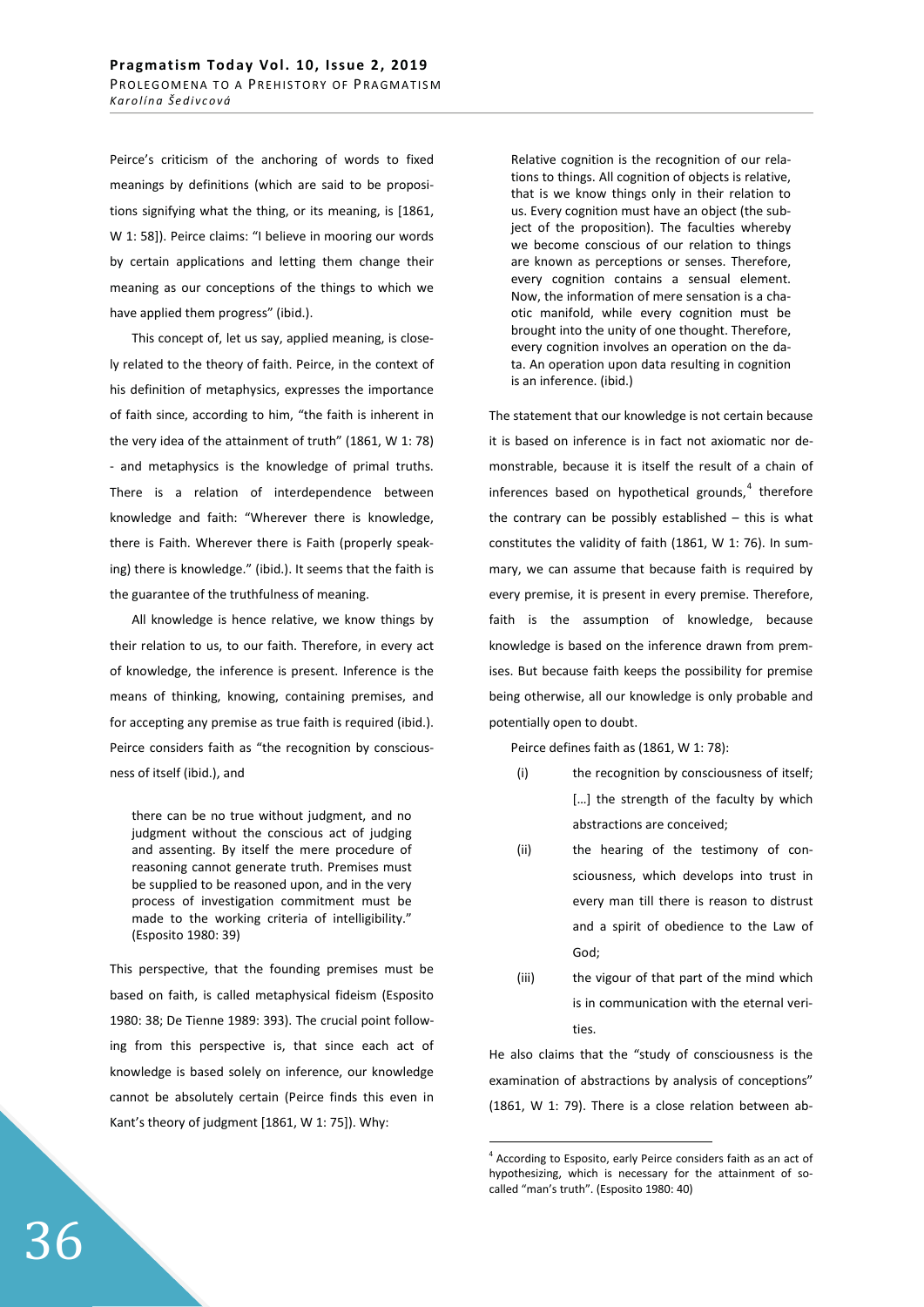straction and conception since abstraction is accessible only by the analysis of conceptions. Conceptions are derived from thoughts considered in their logical forms (1861, W 1: 62), i.e. in abstractions. Because faith is the recognition by consciousness of itself, because it is the hearing of the testimony of consciousness, we need faith to be able to study abstractions in their manifestations, in thoughts, since "abstractions are revealed in consciousness" (1861, W 1: 72).

We can therefore say that if we need faith to study abstractions in their concrete manifestation, then, because the analysis of conceptions is the study of these concrete manifestation, faith is required for this analysis itself. Hence, since the analysis of conception is metaphysics, therefore, metaphysics requires faith.

Faith, on the one hand, stands as a ground of all knowledge, while, on the other hand, it comes to be known by metaphysics itself. Faith is not immediate or ungrounded – there is always some reason to believe: In "Treatise on Metaphysics", Peirce postulates two reasons for believing in a statement: "[i] because there is something in the fact itself which makes it credible; or [ii] because we know something of the character of the witness"<sup>5</sup> (1861, W 1: 78).

**//͘**

Now, what happens if we replace the word "faith" with the word "belief"? Clearly, we are getting to the conception of Peirce's pragmatism as presented in his later texts usually considered to be the beginning of pragmatist thought.

According to Peirce, there are two main functions of pragmatism: (i) to give an expeditious riddance of all ideas essentially unclear; and (ii) to lend support, and help to render distinct, ideas essentially clear, but more or less difficult of apprehension (1907, CP 5.206). Since

pragmatism is not a doctrine but a method for rendering ideas distinct (De Waal, 2001: 26), it fulfills the same function which Peirce in the "Treatise" ascribed to the metaphysical analysis of conceptions.

In "How to make our Ideas Clear" (1878, EP 1: 124- 141) Peirce presented his pragmatic maxim:

Consider what effects, which might conceivably have practical bearings, we conceive the object of our conception to have. Then, our conception of these effects is the whole of our conception of the object. (1878, EP 1: 132)

In fact, it tells us that any conception used in philosophy, science or whatever, "cannot mean anything other than the totality of the practical consequences we can conceive the object of that conception to have. 'Practical consequences' mean experiential effects that can influence future rational or deliberative conduct." (De Waal 2001: 25). Therefore, it is a maxim of normative logic.

Pragmatic maxim is clearly focused on the meaning of a conception, which we are conceiving the object of the conception to have. It is solely a criterion of meaning. The meaning is not just "given", it is "nothing but conceivable practical effects", and these are conceived according to the belief we have.

Meaning is such as to involve some reference to a purpose. But meaning is attributed to representamens alone, and the only kind of representamen which has a definite professed purpose is an "argument". The professed purpose of an argument is to determine an acceptance of its conclusion, and it quite accords with general usage to call the conclusion of an argument its meaning (1907, CP 5.175).

The conditions of all thinking – drawing conclusions from premises – and acting in accordance with it, are beliefs, which are fixed, and the impulse for their change is the irritation of doubt. Belief therefore makes the uncovering of conception's meaning (by thinking) accessible for us. Therefore, it stands as a base for the analysis of conception.

A belief has three properties: (i) it is something we are aware of, (ii) it appeases the irritation of doubt, (iii) it involves the establishment in our nature of a rule of

<sup>&</sup>lt;sup>5</sup> For comparison, in "The Fixation of Belief "(1877, EP 1: 109-123) Peirce postulates four ways of fixation of belief, while the first two (method of tenacity and authority) could be subsumed under the (ii) knowing something of the witness, the last two (*à priori* and scientific method) under the (i) credibility of fact.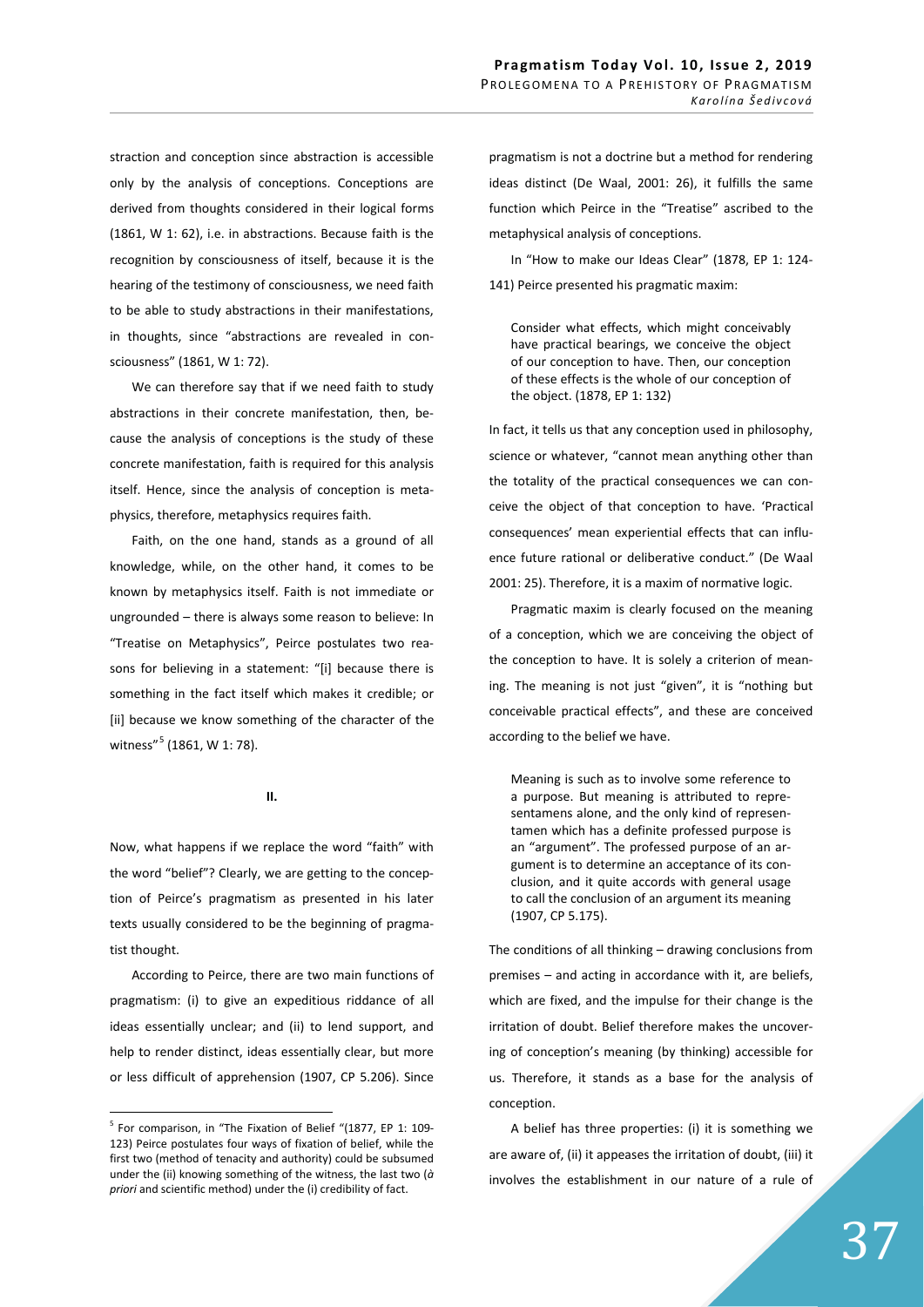action. "Belief is only a stadium of mental action, an effect upon our nature due to thought, which will influence future thinking." (1878, EP 1: 129)

Faith, says De Tienne, is a grounded belief: "all that consciousness has to do is to recognize itself and accept its own testimony" (De Tienne 1989: 394). Faith stands as a ground of all knowledge and comes to be known by metaphysics itself. Faith is a complex state of mental actions constituting one's own beliefs. We are able to change the belief after the irritation of doubt quite easily, but to change faith as a complex system that our knowledge is based on requires more than that  $-$  it requires to change the whole system of thinking, the whole metaphysics we employ, since it is the faith that is grounding our beliefs, including the metaphysical ones.

**///͘**

Anyway, it seems that even though in Peirce's early texts, pragmatism is not explicitly named or defined, the ideas presented there are based on the same ground as in later so-called pragmatist texts, although they are not as sophisticated as that later, for example in terminological anchoring. But the importance of belief, that is not given but anchored by specific methods, is accented in both periods.

If we would have imagined the situation without having a belief, we would not be able to uncover the meaning of conceptions, which is being set according to the situation when the conception is used. Therefore, the semiotic thinking necessary for living, surviving and cooperating in human world would be impossible – we would not be able to understand not only each other, but even ourselves, since we would not be able to think at all. It is not possible to think without signs (1868, EP 1: 30), and for being able to think in signs, we have to be able to analyse conceptions of signs we use when thinking. Therefore, belief is the necessary condition for thinking.

These ideas resulting from Peirce's pragmatist texts on the one hand, and from his early texts on the other, more importantly, must be taken as the basics of whole

Peircean philosophy, because they stand as a ground for his logic, semiotics, and metaphysics.

The aim of this paper was to show that Peirce's ideas of pragmatism presented above result from much older ideas belonging to the very beginning of Peirce's thought. And, most importantly, I would say that without these earlier works, Peirce would probably never be able to begin conceiving pragmatism as a method presented as so important for attaining knowledge, because he would not have the ground of his theory enabling him to do so. In the "Treatise" he presents the importance of faith as a ground of metaphysics. By considering all the theses emerging from metaphysics as faith-grounded, then, all his work, including sign-constitution theory, pragmatism, objective idealism etc. is based on his faith, which is, I would say, well-grounded by a precise faithgrounded methodology.

We considered Peirce as the "father of pragmatism", but for some reasons we hardly ever try to seek for beginnings of pragmatism in his earlier thinking.<sup>6</sup> I claim that we should consider early 1860s as a real birth date of pragmatism, and not the late 1870s as we do now and as we are said to do by Peirce himself. Therefore, even though Peirce considers others as grandfathers of pragmatism, we should admit, that older Peirce could have easily, and maybe more deservedly, considered younger Peirce to be the grandfather of pragmatism.

## **References**

- De Tienne, André. "Peirce's Early Method of Finding the Categories". *Transactions of the Charles S. Peirce Society*, 25(4), 385-406, 1989.
- De Waal, Cornelis. *On Peirce*. Belmont, CA: Wadsworth/Thomson Learning, 2001.
- Esposito, Josef L. *Evolutionary Metaphysics. The Development of Peirce's Theory of Categories*. Athens, OH: Ohio University Press, 1980.
- Fisch, Max. "Alexander Bain and the Genealogy of Pragmatism". In Goodman, Russell B.

<sup>6</sup> There are some texts concerning establishing historical grounds of Peirce's metaphysical fideism (see p.ex. Esposito 1980: 38-40; De Tienne 1989: 393-396).